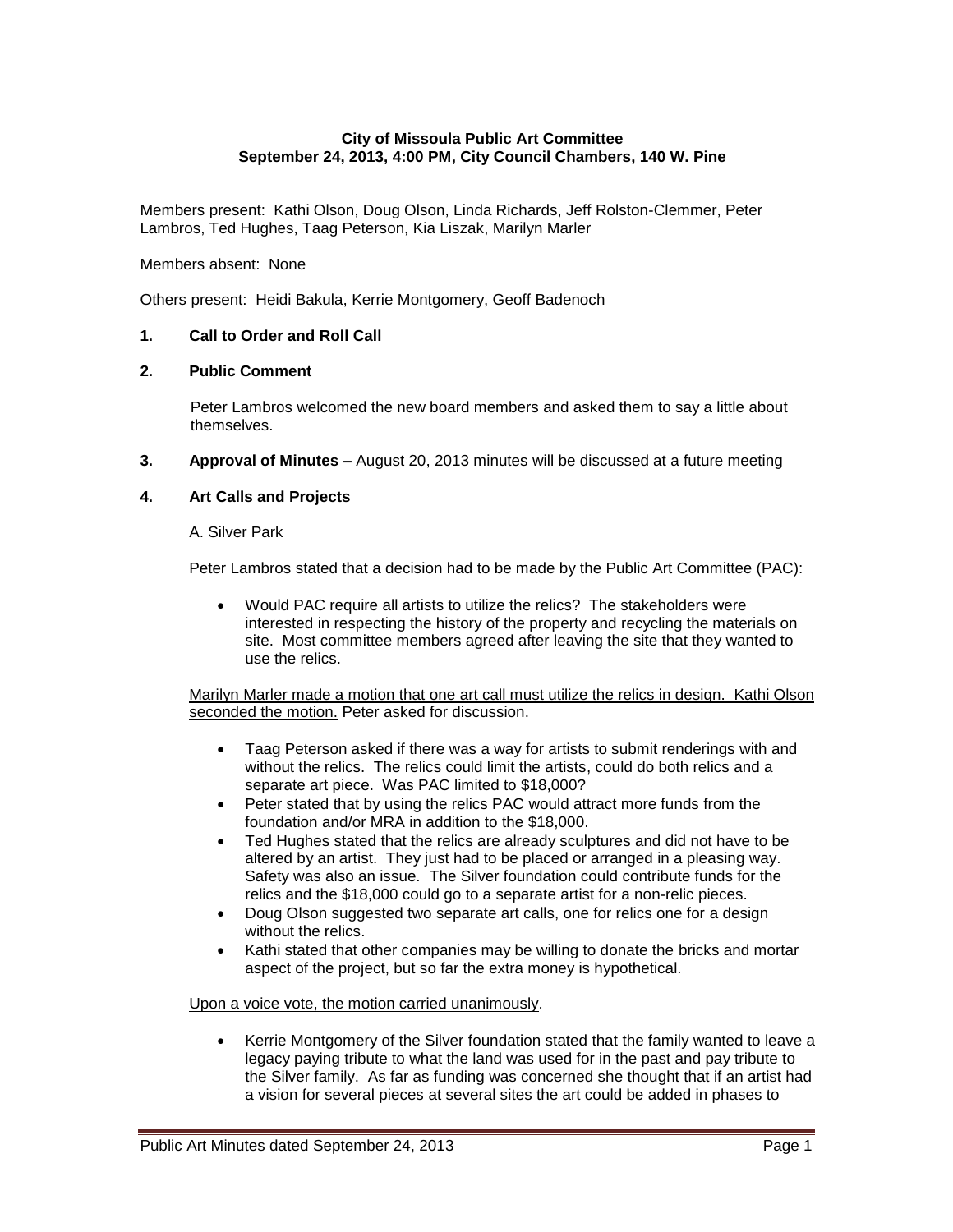make it more affordable. She did not want to tie the artist's hands and force them to only use the relics.

- Peter wondered how to ask an artist for their full vision for several pieces if the project was phased so PAC could determine if it was affordable.
- Jeff Rolston-Clemmer thought that PAC could look at some other pieces around Missoula and find out about the budgeting process. Kathi suggested looking at some past art calls.
- Marilyn Marler asked if the \$26,000 in maintenance that PAC had was separate from the \$18,000 for the Silver Park project. Peter said yes. Peter added that they may consider not pulling out maintenance costs for this project out of the \$18,000 since PAC already had the \$26,000 set aside in their account for maintenance.
- Marilyn asked if PAC could collaborate with the Missoula Redevelopment Agency to find out about the history of the site.
- There were several potential sites for art to be placed and the group discussed them, one was near the entrance to the park.
- Jeff suggested identifying and placing each piece deliberately if the park was going to tell a story about the site.
- Linda Richards explained that in the past PAC let the artist choose where they wanted to place their piece because the artist could see something that others might not necessarily see artistically.
- Kathi suggested three potential sites to start with; the boat ramp, the entryway and the pavilion. Kia Liszak added that they still should not limit the artists to specific sites at the park.
- Peter thought that since PAC's budget is limited it would be better to limit the artists to those three sites. If more funding is added at a later date other locations can be discussed. Marilyn stated that PAC still needed better direction and some parameters in order to get started with the art call. The sites need to be designated.
- Kerry Montgomery added that her interest was to have the Silver tribute piece in the center of the park and the relics could be used elsewhere, but she wanted to work collaboratively with PAC on the center piece. She felt that all the pieces should have the same feel or convey a similar message but there should be two separate art calls.
- Marilyn suggested two separate art calls, identify five different locations, and keep the middle open for the Silver family's tribute piece which the Silver's would fund.
- Kerrie offered to take on the budget part of the center piece she wanted and that there would be a financial match for the entry point piece or something elsewhere in the park, maybe even a match for three pieces.
- Kia wondered who would make the final decision on the tribute piece the Silver's wanted. Kerrie said that she figured representatives from the Silver family and PAC could set up a committee to decide. Peter suggested including the foundation, PAC, MRA and possibly others on the committee.
- Kerrie stated that she was not sure how much the foundation would donate until she had an understanding of how much an art piece would cost. She thought PAC could help out with that.
- Marilyn suggested setting up a subcommittee for the art call at Silver Park, but first there needed to be specific parameters to work by.

Marilyn made a motion to put together a working group for the Silver Park art call for the relics only, use the \$18,000 from the 1% per art fund, use either one or both of the sites at the east end of the park, plus a third location to be determined if more funds became available, as long as the central site is set aside for the Silver foundation's tribute piece. Doug Olson seconded the motion.

This motion includes several friendly amendments which Marilyn accepted.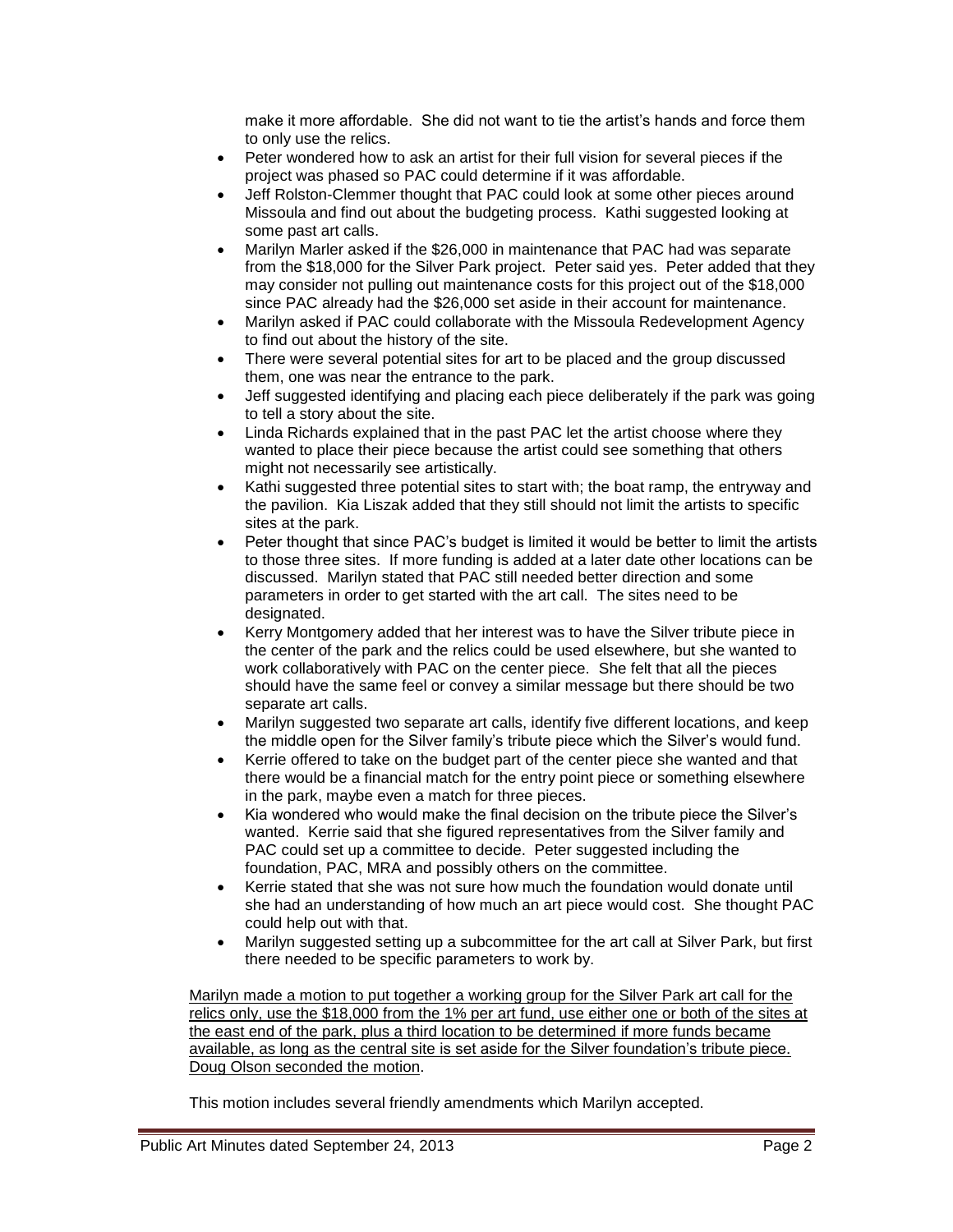• Kathi stated that the budget working group should meet so PAC can determine how much might be available in its budget besides the \$18,000. She would also look into other funding sources.

#### Upon a voice vote, the motion carried unanimously.

The Silver Park Working Group will include Ted Hughes, Doug Olson, Kia Liszak, Kathi Olson, and Taag Peterson.

Kerrie asked about a timeline for the project. Kathi explained that the art call takes one to two months to complete the call for artists and the selection of art and then the artists are given one to two months to produce the art. At this point they were looking at early spring or late summer. As far as budgeting the artists were usually paid in thirds, but there was flexibility in working with the artist.

- B. Traffic Signal Boxes
- C. Park Place
- D. Pineview

## **5. Reports**

| А. | Protocol                | <b>History</b> |
|----|-------------------------|----------------|
| В. | <b>Budget</b>           | <b>History</b> |
| C. | Long Range Planning     | <b>History</b> |
| D. | Staffing                | <b>History</b> |
| Е. | <b>Public Art Guide</b> | <b>History</b> |

#### **6. Outreach and Relationships**

A. Discuss MPAC Website Content for Artists

#### **7. Miscellaneous and Ongoing Business**

- A. Orientation for New Committee Members
- B. Donating Art to Splash
- C. Wayfinding

#### **8. Announcements, News and Upcoming Events**

A. Bridge Lighting

Geoff Badenoch is on the Bridge Lighting committee and the group is currently approaching different organizations and the public on how they feel about the project. He also felt that PAC's point of view was important.

The committee is looking at lighting two pedestrian bridges, one under the Madison Street Bridge and one under the Van Buren Street Bridge. The lights will be one single color with no flashing and no color change. It's art or decoration that adds light and is good for public safety.

The main issue is light pollution and the committee wanted to know how PAC felt about it. The main goal was to light the structure that supports the bridge. Want to remove outdated lighting and use LEDs which use less energy. The two bridges chosen were the easiest because they are city maintained and not state.